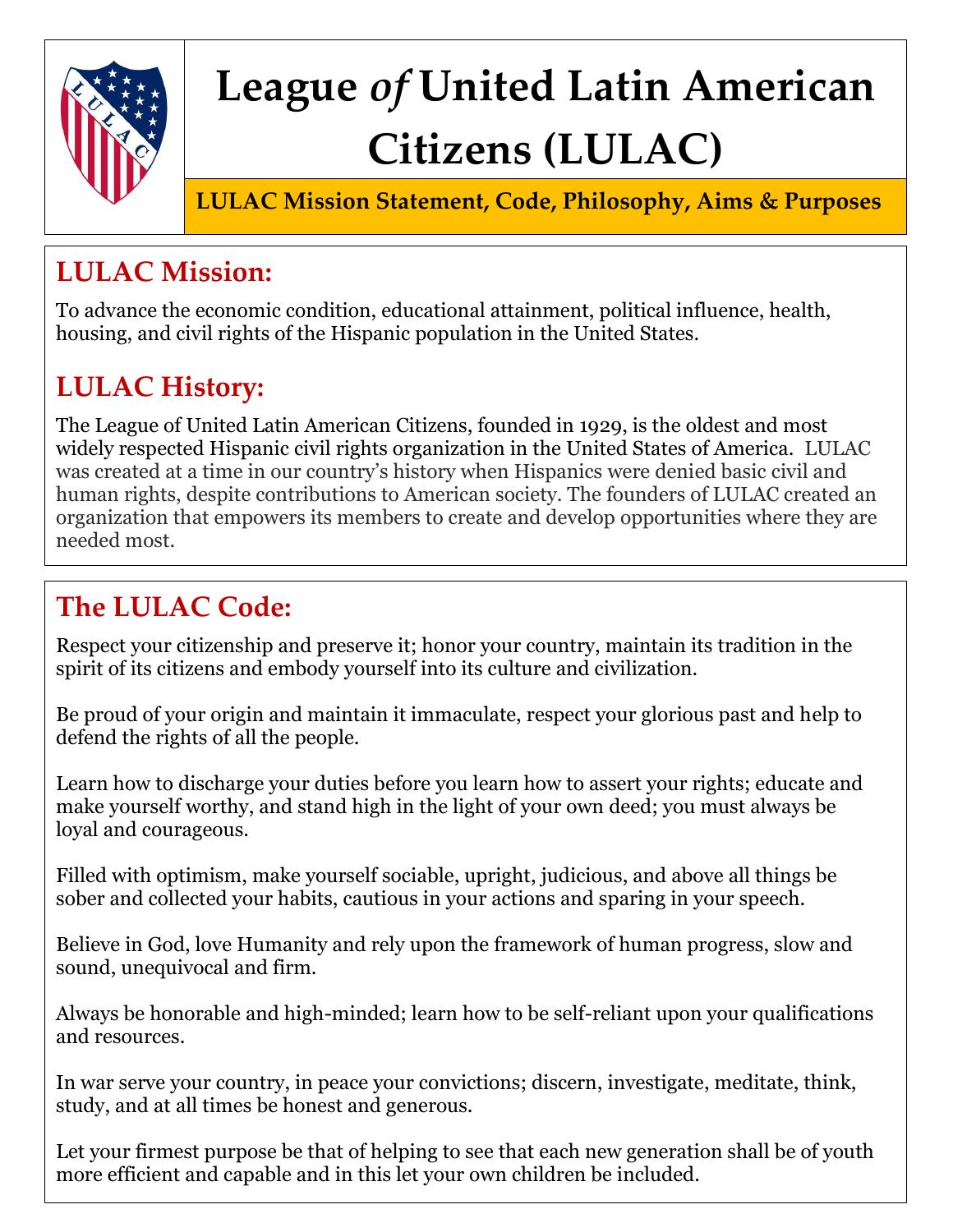### **LULAC Philosophy:**

We believe in the democratic principle of individual, political and religious freedom, the right of equality of social and economic opportunity, and in the cooperative endeavor toward the development of an American Society wherein the cultural resources, integrity and dignity of every individual and group constitute basic assets of the American way of Life.

We believe that as American citizens we must assume our duties and responsibilities and assert our rights and privileges in pursuit of a fuller and richer civilization for our country.

We believe that education is the foundation for the cultural growth and development of this nation and that we are obligated to promote, protect and assure the right of our people to an education that is in accordance with the best American educational principles and standards; that we must deplore any infringement of this right wherever it may occur and regardless of whom it may affect.

We accept that it is not only the privilege but the obligation of every member of this organization to uphold and defend the rights and duties vested in every American citizen by the letter and spirit of the Law of the Land

#### **The LULAC Prayer:**

Almighty God, who has given us this good land for our heritage, we humbly beseech Thee that we may always prove ourselves a people mindful of Thy favor and glad to do Thy will.

Bless our land with honorable industry, sound learning and pure manners. Save us from violence, discord, and confusion; from pride and arrogance, and from every evil way.

Defend our liberties and fashion into one united people the multitudes brought hither out of many kindred and tongues.

Imbue with the spirit of wisdom those to whom in Thy name we entrust the authority of government, that there may be justice and peace at home, and that through obedience to Thy law, we may show forth Thy praise among the nations of the earth.

In the time of prosperity fill our hearts with thankfulness; in the day of trouble suffer not our trust in Thee to fail; all of which we ask through Jesus Christ our Lord.

Amen.

#### **LULAC Meeting House Rules:**

Effective LULAC meetings require members to work together as a team. All participants should create an atmosphere of mutual respect and work to achieve a common goal. Avoiding disrespectful behavior is a must for all LULAC Councils. Proper decorum during council meetings must be maintained.